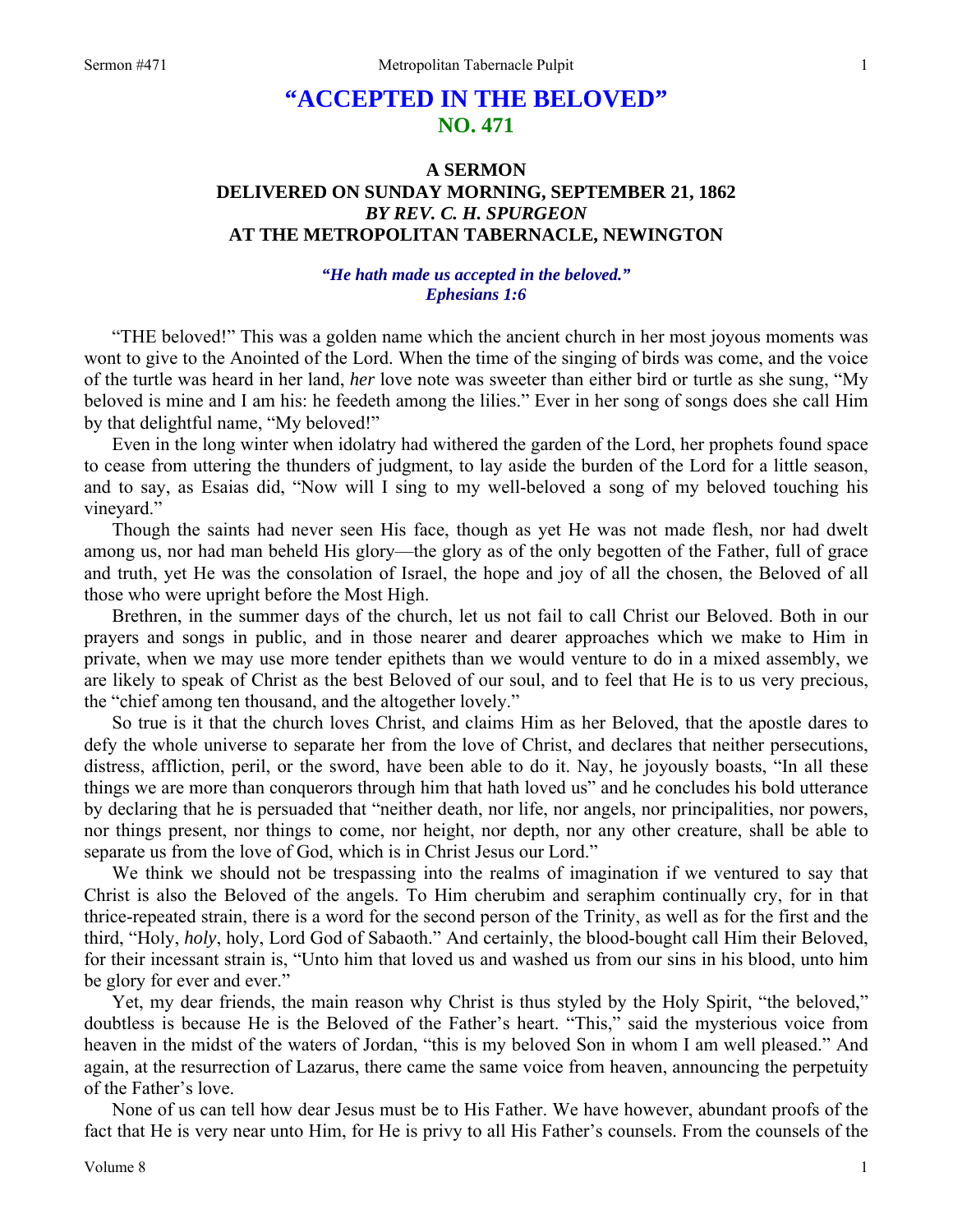Most High, Christ was never absent. "When there were no depths, I was brought forth; when there were no fountains abounding with water. Before the mountains were settled, before the hills was I brought forth: while as yet he had not made the earth, nor the fields, nor the highest part of the dust of the world. When he prepared the heavens, I was there: when he set a compass upon the face of the depth: when he established the clouds above: when he strengthened the fountains of the deep: when he gave to the sea his decree, that the waters should not pass his commandment: when he appointed the foundations of the earth: then I was by him, as one brought up with him; and I was daily his delight, rejoicing always before him."

"Let us make man," said God, "in our own image"—calling Christ into creation's work. "Without him was not anything made that was made," is the declaration of John the divine.

Besides this, we know that everything which is done of the Father by His divine decree is that He may glorify His Son, while on the other hand, the Son lived and died, and lives again that He may glorify the Father. Such is their mutual interest in one another that we cannot suppose a relationship closer, nor a love more intense than that which exists between the Father and the Son.

It were foolish and ridiculous in me to attempt to dive into the awful depths of the divine unity. We know that the Father is one with the Son, and that Jesus is one with JEHOVAH. The unity of essence is a well so deep, that I cannot expect to find its bottom, and the love which springs up from this essential unity must be more deep and profound than the wit of man can guess, or than the language of man can utter.

I repeat the confession of our ignorance, it is impossible for us to form even a guess of the intensity of the affection that must exist between the eternal Father and Jesus Christ, His Son, since their essential union from which this affection springs is a doctrine beyond our comprehension, and is meekly to be received of our faith. Certainly we know that never was the term "beloved" so full of meaning, never did human word become so divinely rich as when God Himself, by the Holy Spirit, applied it to Jesus *the beloved* of the Father.

No more however concerning this word "the beloved," except that I trust there are many of us here who can thus salute our covenant Head. Yes, He is very dear to us. We love Him because He first loved us. The love of God is shed abroad in our hearts by the Holy Spirit, and it hath kindled in our poor souls an flame undying, which neither life nor death shall quench, but which shall burn brighter and brighter till it consumes flesh and self, and we shall be all on flame with love to Christ.

Now, dear friends, having thus brought forward the title of Christ, I shall, in dependence upon the Eternal Spirit, call your attention first of all, to the words "*in the beloved*," or "*positive union*." Secondly, to the words "*accepted in the beloved*," or *glorious condition*, and then to the whole text, "*He hath made us accepted in the beloved*," or *divine operation*.

**I.** First then, here is a matter most worthy of your best and most profound thoughts—"IN THE BELOVED," or POSITIVE UNION.

A thousand sermons would never exhaust the theme of the union of the church with Christ. No divinity is sound which does not recognize this, no experience can be very profound which does not lead the soul more clearly and more fully to rejoice in this most glorious truth. Probably it is a doctrine more suitable to advanced Christians than to young believers, but where the Lord enables the heart to feed upon it it will be found to be food at once nourishing, delicious, satisfying, and strengthening. They who feed upon it will be found like Daniel and his companions, to be fairer in countenance and fatter in flesh than any others.

**1.** In explaining this positive union, let us begin by saying "*in Christ*"—that is, *in His heart*, and in His heart from all eternity. With prescient eye Christ beheld His people before they were yet formed. He looked forward through eternity and the rolling years of time, and He foresaw that God would make man and that man in Adam would fall and be ruined. His eyes looked over all the sons of Adam, and selected those whom He saw fit according to the counsel of His will, and these at once were put into His heart to be His darlings, His favorites forever and ever.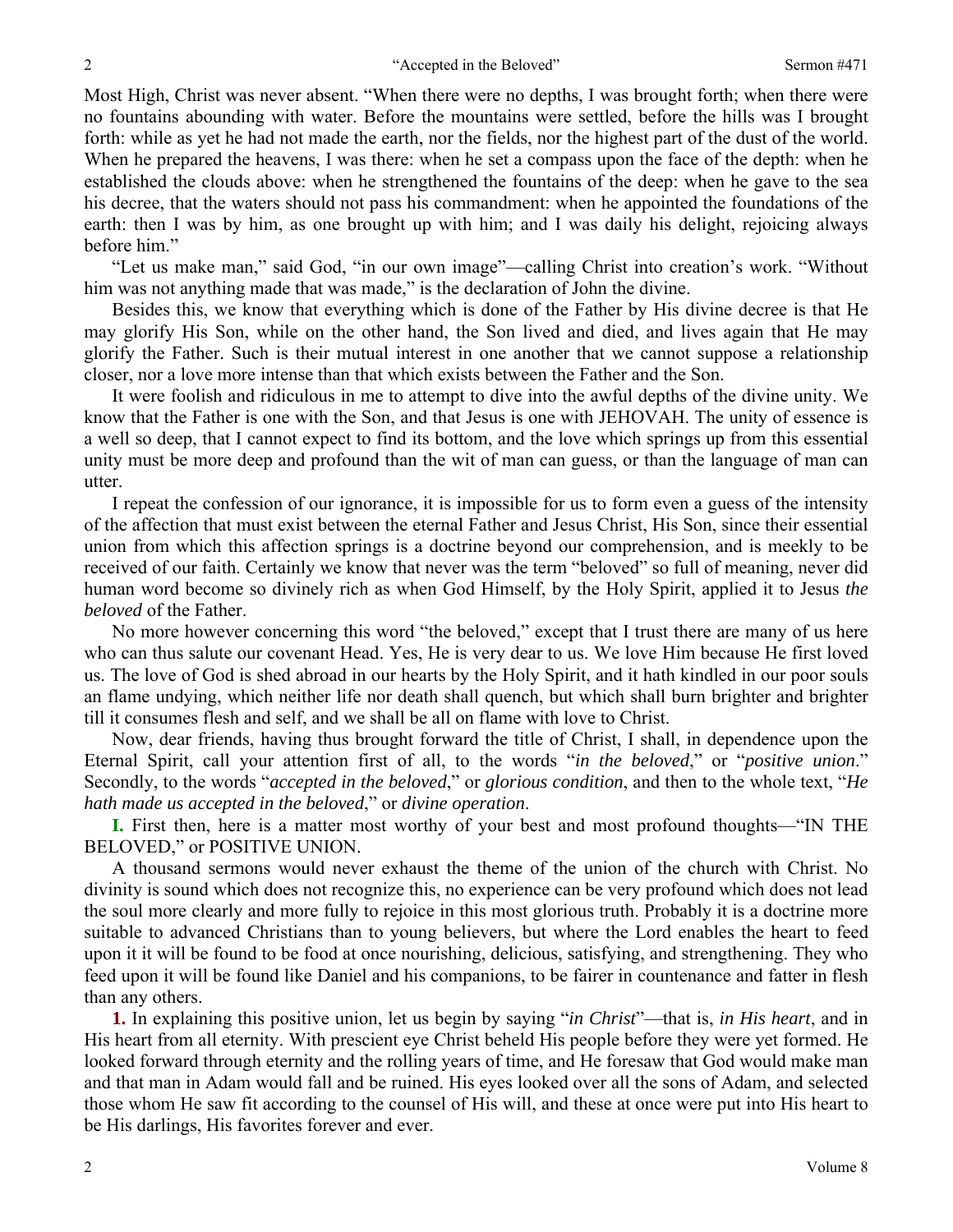It was not in time that Christ first wrote the names of His people upon His heart, it was a time before all times, when there was no day but the Ancient of Days, when creation's first year had not commenced, when all things slept in the mind of God as a thought, but had not come forth from His hands as a deed.

We look upon the rocks with their long deposits of sand and shells, we go deeper down and see the long ages that must have passed while the stony strata were being formed, we wonder at the period that the aqueous and igneous rocks must have occupied in their formation and sometimes we are staggered at the thought of what a great thing time is.

We find we cannot grasp the idea of "in the beginning God created the heavens and the earth," it is so far back that the wings of our imagination flag before they reach it as a resting place. But there was an eternity before all this, and all these ages are but as the drop in a bucket compared with the deep and bottomless sea of the eternity of God. Yet when we fly back into the dread eternity, where thought is lost and mind faileth, we discover in the breast of Christ eternal thoughts of love towards His children.

Is it not a joy that can make your spirits dance, like David before the ark, that we were always Jesus' beloved ones, always in the heart of Him whose heart was afterwards in the fullness of time pierced for us? Has He not said, "I have loved thee with an everlasting love; therefore with the bands of my kindness have I drawn thee." "As the Father hath loved me, even so have I loved you." That is, without beginning, ever since there was a Father and a Christ.

It were blasphemy to suppose that God's love to Jesus was not always existent, or that Christ had a beginning in the Father's affections. Even from that time Jesus had chosen His people, and they were in His heart. Beloved, as they *were* in His heart, so they have been in His heart ever since. When they fell *in* Adam they did not fall *out of* Christ, when they lived in this world a life of iniquity, yet still there was His great love wherewith He loved us, even when they were dead in trespasses and sins. When they scorned His grace, His love defied, trampled on His cross and despised His blood, yet still never from His heart were they erased, for they had been engraven there too deeply by the nails for sin to destroy the remembrance.

And now today, now that we are continually backsliding, nothing has been as yet able to tear us from His heart. We are there and we shall be there, in death's dark gloom and in eternity's mysterious splendor—dear to Jesus still, for is it not written, "He hateth putting away"? "Having loved his own which were in the world, he loved them unto the end." So then beloved, we are in Christ in the sense that we are in Christ's heart, and we always were so if we are His people.

**2.** But secondly, we are also *in Christ's book*. Having loved us, we were chosen in Him and elected by His Father. We were not chosen separately and distinctly, and as individuals alone and apart. We were chosen *in Christ*. As Watts well puts it—

### *"Christ, be My first elect, He said; Then chose our souls in Christ our Head."*

By Christ's love we were one with Him. The Father's election chose the whole Christ, both the Head and the members too. Christ can well say, "In thy book all my members were written, which in continuance were fashioned, when as yet there was none of them."

We all know that Christ is elect and precious, that God singled out the humanity of Christ from many thousands of forms that He might have created and ordained that the seed of the woman—the child that was born in Bethlehem, and laid in the manger—should become the body and the human soul which should be taken into union with Divinity. Here was election, and as Christ was thus chosen both in the divine and human natures, so are all His people chosen—chosen in Him.

Blessed fact! the same register which includes Christ as firstborn, includes all the brethren! and until the flames of hell can consume the record which certifies Christ as the Son of God, our sonship in Christ towards God must remain safe from all the attacks of satanic craft. Disprove Christ's Sonship, and you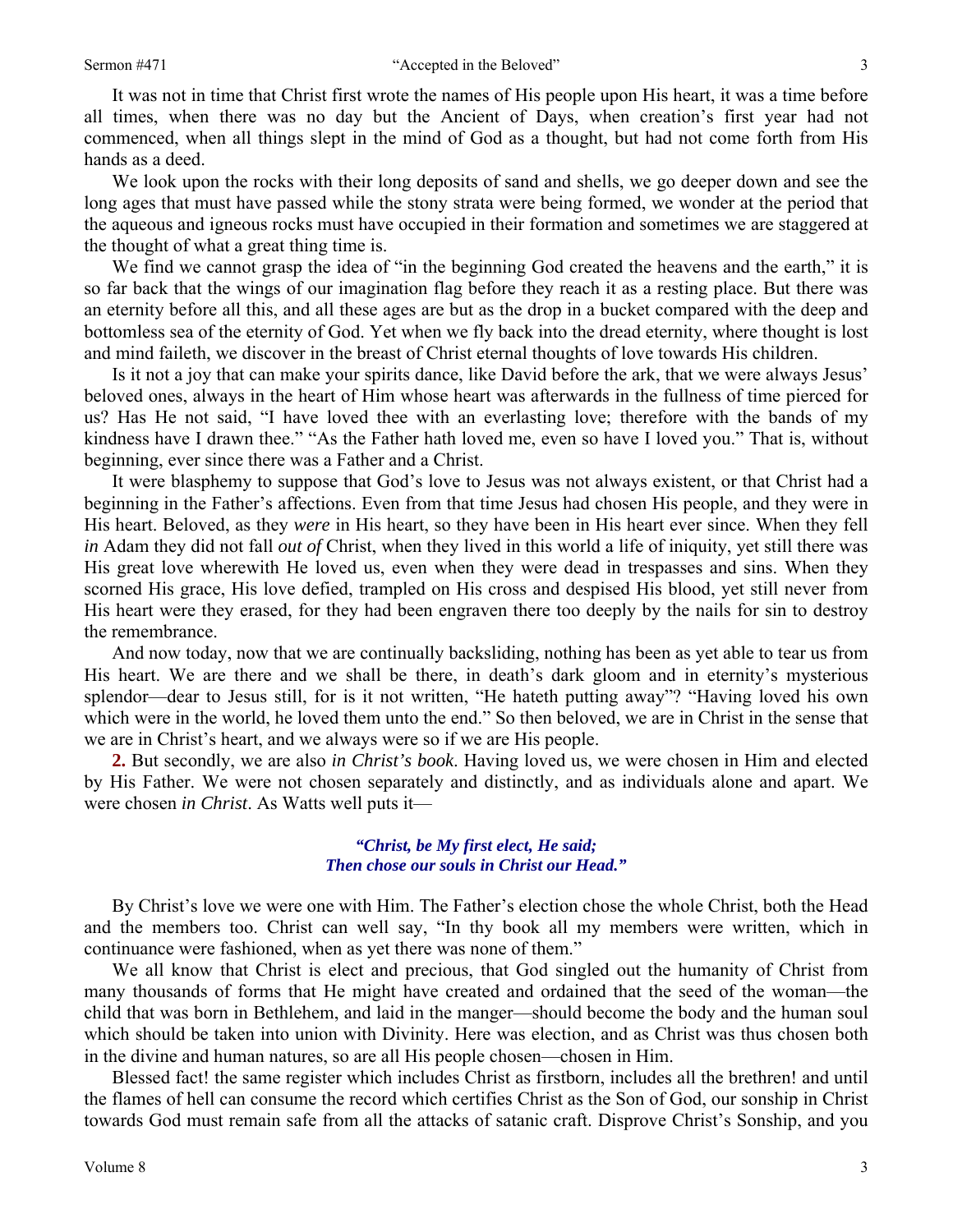disprove ours. Prove the Union of Christ with God as His Son, and since Christ's people are in Him, you prove their sonship too.

Look down the red roll which God wrote with His eternal finger, according to the counsel of His will, and you see the names of all that should enter into eternal life. They are all there secure, because the first one is secure, and until the pen of hell can run through the first one in the catalog, it shall never be able to run through any of the others, for there stand the names of all the elect, covered, protected, and defended, by the name of Christ which stands at the head. We are in that book which is sealed with seven seals, which none but the Lion of the tribe of Judah has prevailed to open.

**3.** Thirdly, we are *in Christ's hand*. We are in Christ's heart as our heavenly lover. We are in Christ's book as the medium of our election. We are in Christ's hand as our surety. You will remember, beloved, that when Laban gave up his flock to Jacob, Jacob took them upon the condition of suretyship. Jacob said unto Laban, "That which was torn of beasts I brought not unto you, I bore the loss of it, of my hands did you require it whether stolen by day or stolen by night."

Now, all those who the Father gave to Christ were bestowed upon Christ as surety, and at the last great day, at the Redeemer's hand will God require the souls of all that were given to Him. He is the great Shepherd of the sheep, responsible as the Mediator, responsible to Him who possesseth all in all. Sponsor for His people, Surety for all the chosen, He stands at this hour before the eternal throne.

And think you beloved, He will lose us? Never. He has made us the choicest objects of His care. Shall His eye sleep? Shall His heart forget? Shall His hand grow weary? Shall He lose the force and strength which anciently He possessed? He has sworn by Himself that He will bring us safely to the Father—will He be defeated? He has said, "I give unto my sheep eternal life; and they shall never perish, neither shall any man pluck them out of my hand."

And shall the infernal lion rend that which He has deigned to keep? What! shall He put His hand upon His people and shelter them there, and clutch them as the choicest treasure and the rarest jewel that He ever had, and shall death or hell unlock His fingers or wrench His chosen from His mighty grasp? Who shall defeat Omnipotence, or pluck the sinner from the Almighty grasp?

Rejoice, believers, you are saved just because you are in the hand of Christ. I marvel at those who try to slip from that text, "None shall pluck them out of my hand," and think that souls can be lost after that, for the text does not admit of any other meaning than their safety. "They shall never perish," and "I give unto them eternal life," are plain, literal, positive statements, which none can misunderstand. Happy are the men who are thus *in Christ.*

**4.** But fourthly, we are *in Christ's loin*s. This may convey a thought somewhat different from being in Christ's hands. We were all of us in the loins of Adam, and have all sprung from him by natural generation. Adam was our federal head. All his acts were representative acts. While he was obedient we were obedient in him. Had he continued obedient, we his descendants would have been partakers of the privileges which accrue to obedience. Adam offended, we offended in him. Being the inheritors of his nature we have partaken of his original corruption, and being moreover in him as our representative, we became partakers of his condemnation.

In Adam all die. "By the offense of one man, condemnation came upon all men." As being then in the loins of Adam we fell, and we should have fallen into everlasting perdition, if we as God's chosen had not been also in the loins of Christ. But all the chosen were in the loins of Christ from all eternity, so that what was done He did for them. When He obeyed the law and made it honorable, they are regarded before God as having kept the law and having honored it in every jot and tittle.

When He did hang upon the tree, the chosen who were in Him were virtually suffering the wrath of God. Justice looks upon the chosen as though they themselves had suffered all that Christ suffered, as though they had drunk the wormwood and the gall, and had descended into the lowest depths. When He was buried we were buried with Him, for we are dead with Christ unto the world, and buried in baptism with Him unto death.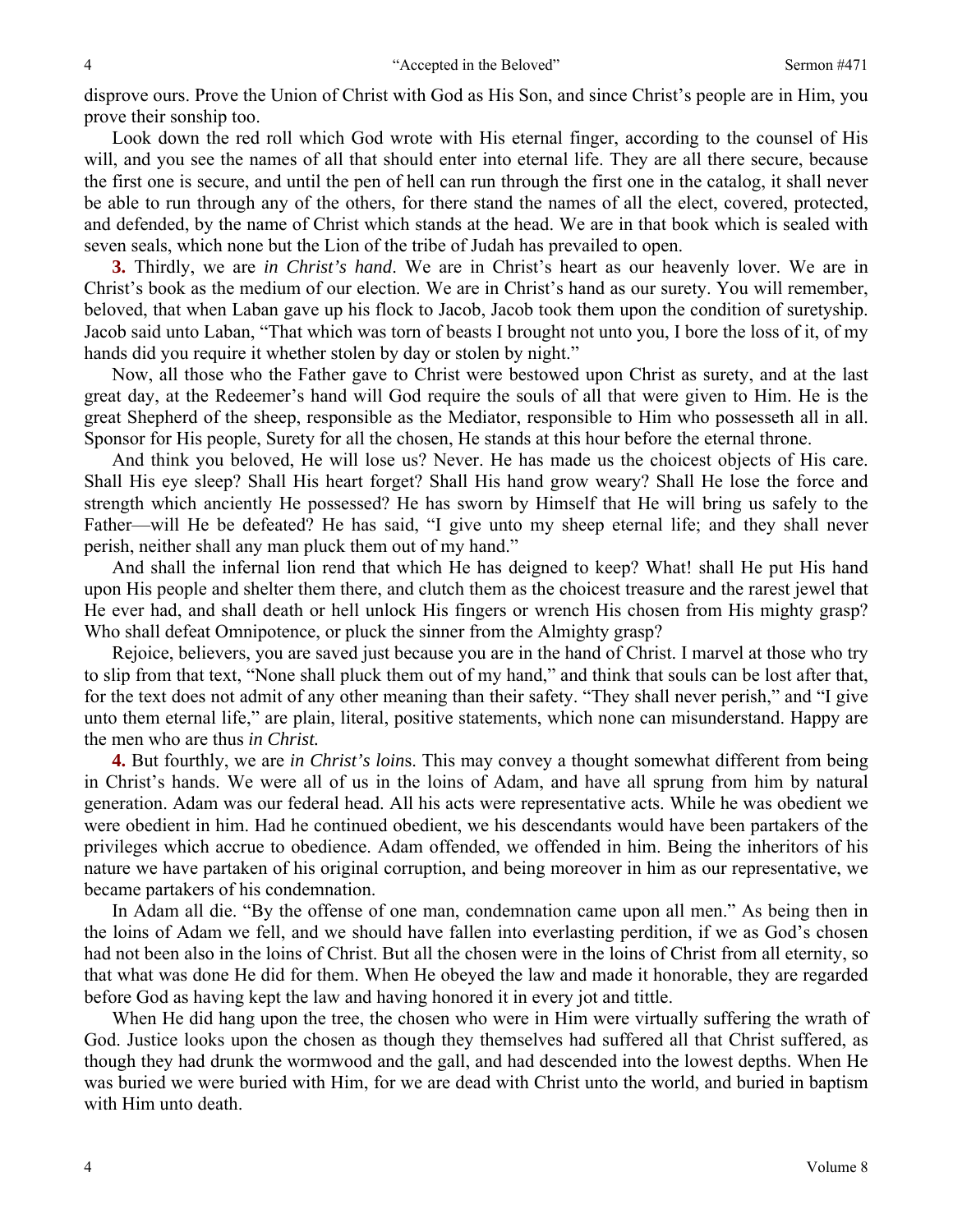#### Sermon #471 "Accepted in the Beloved"

When Christ ascended from the tomb we rose in Him. He rose again, not as a private individual, but for our justification. Virtually every elect soul rose from the eternal death of its deserved perdition in the day when Christ startled the keepers and rolled away the stone. And when Christ ascended up on high we ascended in Him. Up with Him we entered into the spheres, and with Him today we are risen in Christ, and made with Him to sit in heavenly places even in Christ Jesus.

Today, beloved, the language of the psalmist is more true than he thought concerning man, "Thou madest him to have dominion over the works of thy hands, the fowl of the air and the fish of the sea, and whatsoever passeth through the paths of the seas." We see not all things yet put under man on earth, but we see Jesus, who as the representative man sits in heaven, triumphant over all things, having all things put forever under His feet and representatively under our feet too, since we are in Christ.

Just as the apostle Paul argues concerning Levi, that Levi is inferior to Christ, for he says, Abraham was less than Melchisedek, for without doubt the less is blessed of the greater, so also Levi was less than Melchisedek, for he was in the loins of Abraham when Melchisedek met him.

So beloved, as Levi was in the loins of Abraham and paid tithes to Melchisedek, so we were in the loins of Christ and paid the debt due to divine justice, gave to the law its fulfillment, and to wrath its satisfaction. In the loins of Christ we have passed through the tomb already, and have entered into that which is within the veil, and are made to sit down in heavenly places, even in Him. This day the chosen of God are one with Christ and in the loins of Christ.

**5.** As we are in the heart of Christ, in the Book of Christ, in the hand of Christ, and in the loins of Christ, there is yet another thought dearer and sweeter still. We are *in the person of Christ*, for we are members of His body, of His flesh, and of His bones. When the Spirit of God comes into the sinner and convicts him of sin, that sinner is led to look to Christ only for his salvation, Christ then becomes unto him the way and the life. By the mysterious operations of the quickening Spirit the sinner begins to live a spiritual life.

Now, in the moment when the spiritual life was first given, there commenced in that soul a vital and personal union with the person of Christ Jesus. There had always been in that soul a secret mystical union *in the divine purpose*, but now there comes to be a union *in effect* and the soul is in Christ from that hour, in a sense in which it never was before.

Oh, do you understand what it is to be in Christ vitally? Beloved, no explanations can set this forth. "The natural man discerneth not the things which are of the Spirit of God." These are things which must be known experientially by each man for himself.

Have you felt a life in you that is far superior to the vital principle which you inherit from your parent? Have you known that regeneration has given you another existence which generation did not confer upon you? Have you felt principles alive within which no education could have developed, and which no persuasion could have implanted? Have you within you the living and incorruptible seed of God, which abides forever? Have you been made partakers of the divine nature, having "escaped that corruption which is in the world through lust"? Have you been begotten again unto a lively hope by the resurrection of Jesus Christ from the dead?

If so, the life in you is Christ in you the hope of glory, and your life is sustained by the fact that you are one with Christ, and suck the nourishment of your life from Him just as the branch draws from the trunk the sap whereby it is invigorated and made to live.

> *"I can do nothing without Thee, My strength is wholly Thine; Wither'd and barren should I be If severed from the vine."*

I trust, brethren, that we are in union with Christ, not in theory but in fact, not as a matter of doctrine but as a matter of experience, till we can say, "Christ is in me, and I am in him; the life that I live in the flesh is no more I, but Christ that liveth in me."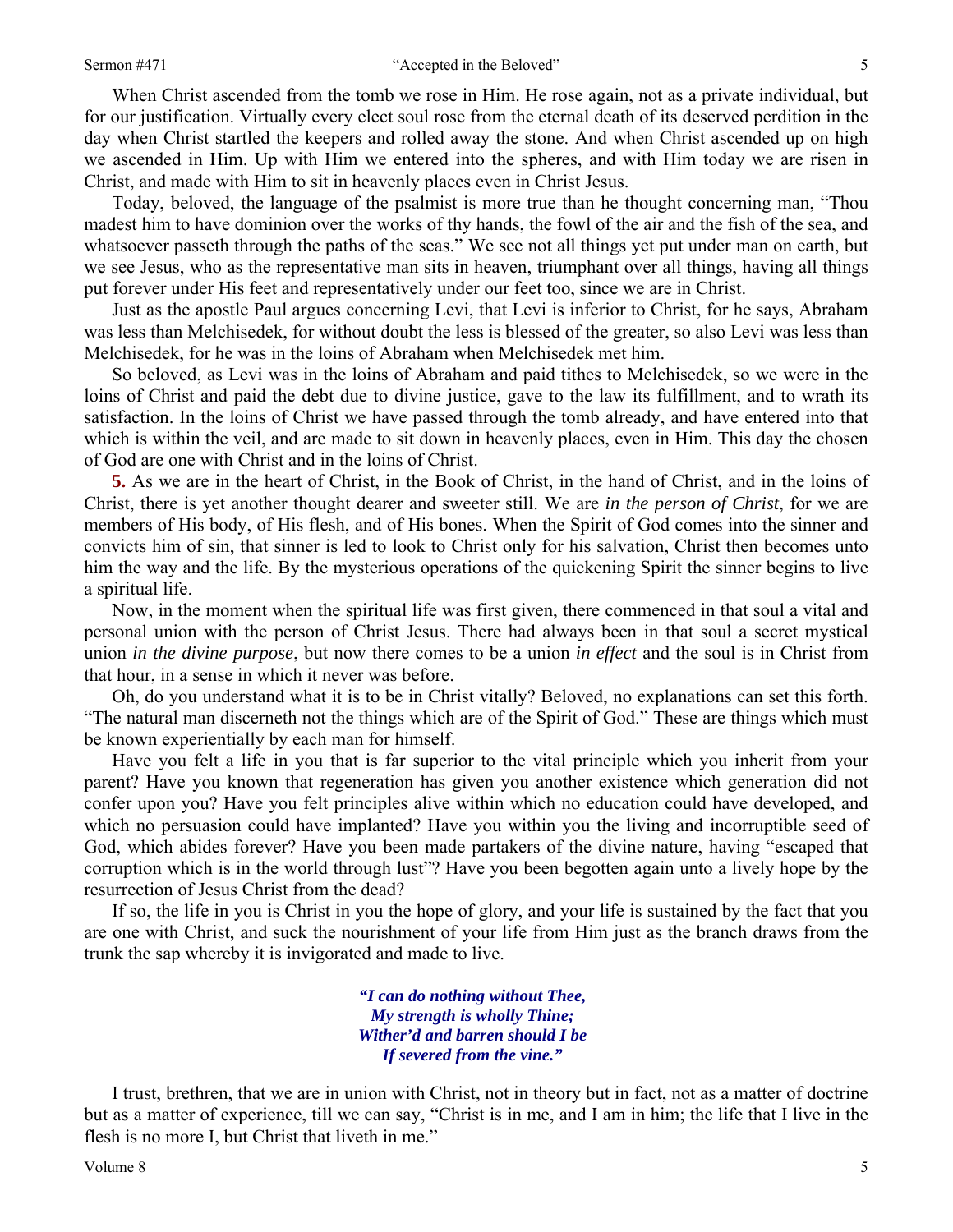"In the beloved," then, is a thought which is not very easy for us to bring out in so short a space of time.

Now, I want to put you to the test this morning, by appealing to you all whether you know anything about this. A great many will say, "Well, it is a very odd thing, we do not understand it." Take heed to yourselves then, deal honestly with your spirits, inasmuch as you do not know what it is to be in Christ, then you are without Christ, and then you are without hope, and there remains nothing for you but a fearful looking for of judgment and of fiery indignation.

No man out of Christ can be saved. In Christ the branch lives, but divided from Christ men gather up the useless branches and cast them into the fire and they are burned. Come now, I want to try you. The first question I ask you, to ascertain whether you are in Christ, is this—is He all your *dependence*? For the union of the saint with Christ is set forth by the union of the stone with the building.

Now, the stone in the building lies upon the foundation, there it rests and abides, being cemented fast to it. Do you rest upon Christ? I ask you, is He all your trust? There is a blessed text in one of the prophets, "I will fasten him as a nail in a sure place, and they shall hang upon him all the glory of his Father's house, as well the cups as the flagons, they shall all hang on him." So do you hang on Him? Can you feel today that without a falsehood all your trust on Him is set, that you bring from Him all your standing, all your confidence, all your peace? If so, let us hope that your union is a true one.

And if it be so, then as I have sometimes seen stones in the old walls of Roman castles which could scarcely have been separated from the fabric, even by gunpowder itself, without the blasting up of the fabric too, so is it with you, unless the foundations can be removed you cannot be moved, for if you depend on Him by a living faith, you are so a part of Christ that the living stone has grown into the living foundation, and separated from Him you never can be in time or in eternity.

Another question. If you are today in Christ, then you bring forth some *fruit* unto Him, for Christians are represented as being in Christ, as the branch is in the vine. "Every branch in me," said Christ, "that bears fruit, he purgeth it that it may bring forth more fruit." What say you? What are your fruits? Is there humility of mind? Holiness? Do you seek to walk like Jesus did?

My dear hearers, this is a very sharp question to put to you, but I do put it to you personally, for by your works you must be judged at the last great day. His servants ye are whom ye obey. If you give yourselves up to the pleasures of this world, to the lusts of the flesh, to your own selfishness, then you are the servants of sin. "Be not deceived, God is not mocked." "Whatsoever a man soweth that shall he also reap."

Do you of the Spirit bring forth fruits of the Spirit? Do you walk and act as the elect of God, putting on bowels of mercy and compassion? Have you a single eye to Christ's glory, and do you live to His service? If so, then thanks to God, no pruning knife shall cut away the branch that brings forth fruit. It is the branch which brings forth no fruit, which is not in Christ vitally, that is to be severed, cast away. But if you be in Him so as to bring forth fruit unto Him, then fruit to eternal life shall you bear evermore.

Another question, do you *love* Christ? Does your heart go out after Him? Do you pant to be in His arms? Is His company your heaven, is His absence your hell? Remember another figure which is used, is the union of the husband with the wife. Marriages that are made in heaven are cemented not by gold or beauty, but by love.

In Christ there is an infinite love towards His people, insomuch that He left His Father and did cleave unto His wife and they twain became one flesh. "This is a great mystery," said Paul, when he spoke concerning Christ and His church.

Are you wedded to Him by an affection which no time can alter except it is to deepen it? Are there ties which bind your heart to Him, which torture and racks cannot separate? If there be, then you are married unto one that will never put you away; one that will never leave you a widow, for your Maker is your Husband and He loves faithfully; one that calls you His Hephzibah, His soul delighteth in thee, and thy land He calls Beulah, for He hath married it. Is there such a union? Are you thus in Christ?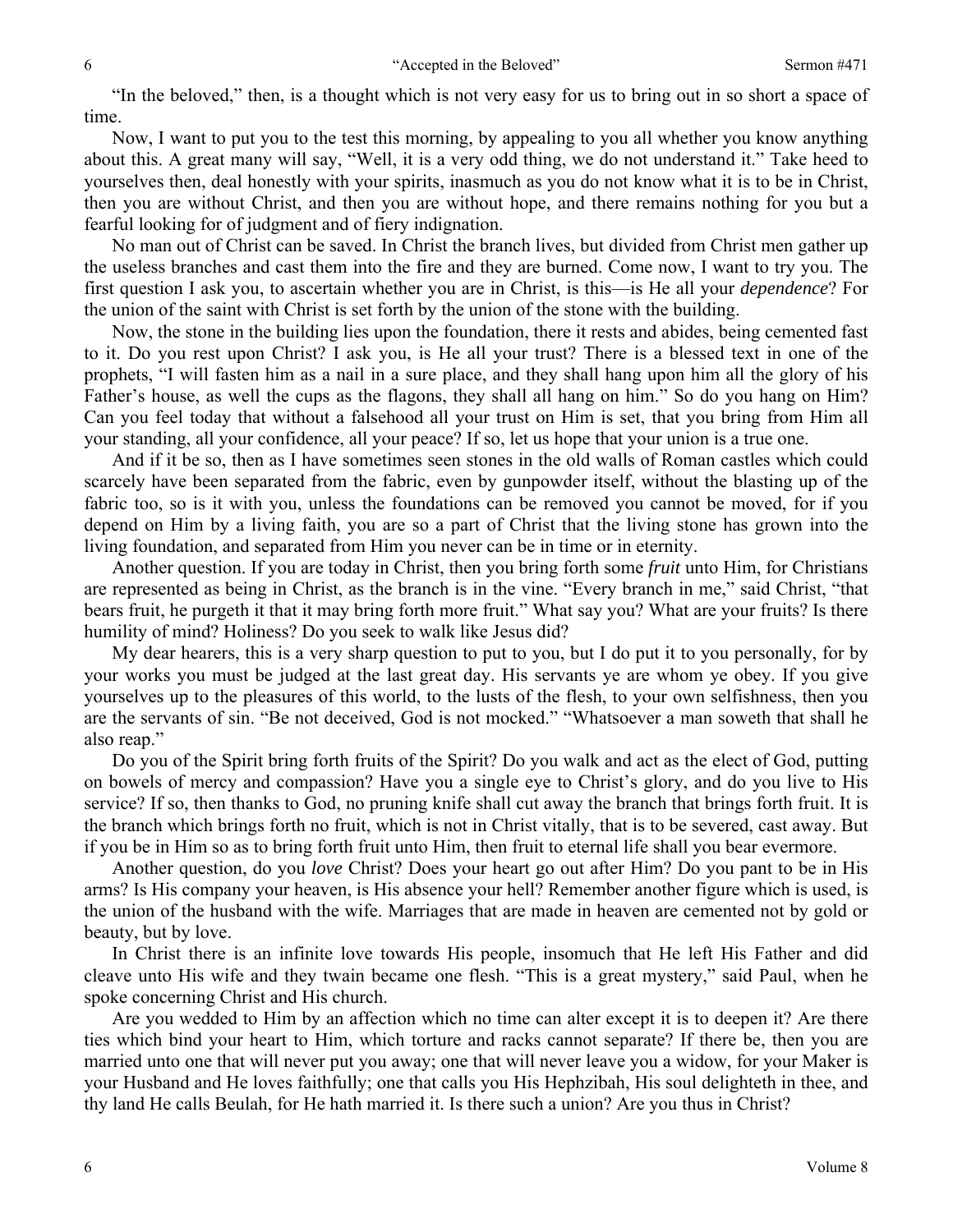Then a last question and I will leave this point. Is there a *life* in you? Is Christ the life of your spirit? If you tell me you have nothing more in you than what nature gave you, then you are in nature's death. There is a supernatural life which is imparted by the Holy Ghost. Hence, we read in Scripture that believers are one with Christ as the members are one with the head. They are one in living union. If you cut away the head, the whole dies. Ay, and mark you, the head dies too. So Christ is one with us if we be really His. Because He lives we shall live also, if we die Christ dies, and if Christ lives we live. And since He ever lives to make intercession for us, our eternal life is sure.

But oh, we must have this life. "Except a man eat my flesh," saith He, "and drink my blood, there is no life in him," as if there could not be spiritual life till Christ Himself were there, and Christ not there without becoming life to our souls.

**II.** I now turn very briefly to our second point. The text tells us we are "ACCEPTED IN THE BELOVED."

To be brief and yet explicit, let me notice that I think the acceptance here meant, includes first of all, *justification before God*. We stand on our trial. When we stand in Christ we are acquitted, while standing in ourselves the only verdict must be condemnation. The term "acceptance," in the Greek means more than that. It signifies that we are the objects of *divine complacency.* When God looked upon the world of old, He said it was "very good," and when the Lord looks upon His people in Christ, He says the same.

But I think if there could be anything better than very good, He would say His people in Christ were better than the work of His own hands, since they wear not a created righteousness, but the righteousness of the Creator, Jesus Christ Himself. They are then, accepted by His justice and they are viewed with complacency by His Holiness.

But this is not all. When it is written, "Accepted in the beloved," it means that those accepted are the objects of the *divine delight*. Friends, whenever I get to this thought (and many a time in this house of prayer I have got to it), I always feel inclined to sit down and let you think it over, for it is such an extravaganza of divine grace that we, worms, mortals, sinners, should be the objects of divine love. When princes wed with beggars the world marvels, but when God sets His affections upon sinful men and women in Christ, oh, this is the wonder of wonders! Even the angels might desire to look into it.

I do believe that when we have been in heaven ten thousand years, this will still be a subject of rapture and surprise, that ever He should have found anything in us in which He could take delight! To pity us, to show mercy to us, that I can understand, but to *love* us—the big heart of God to love a creeping thing like man! the infinite soul of the Most High to pour itself out on such a mean, worthless creature as man! the everlasting God who fills all in all, to concentrate as it were, the powers of His Spirit and set the whole upon a creature that His own hands have made!—a creature that had revolted and rebelled, and at the best is worthless still!

Oh! sing of this, you spirits before the throne, we cannot speak of it today as we would. All this is "in the beloved." We are not accepted anyhow but "in the beloved."

Let me show you that this is the best way in the world to be accepted. Each of us know it is the only way, but even if there were another, it is the best way. Suppose we could be accepted in ourselves. Adam was while he was obedient—he was accepted in his own works. Ay, but how soon he fell! and then his acceptance fell too. He stood on his own feet, and therefore he soon fell to the ground.

Suppose you and I had kept the law up till now. I think I hear you say, "Oh, I wish I had! I wish I could come before God as a perfectly righteous man." O Soul! you would not be half as safe as you are now in Christ. But if I had no sin, yet I would ask that I might be in Christ, for I might have sin some day, and then down would go the goodly structure. For that which is built upon a fallible creature is built upon the sand, and if the structure had hitherto been without one rotten timber, yet since the basis is the will of man—and that might change—damnation might shortly overtake us. After all, we had done better, surely, to stand in Christ, who cannot fall.

7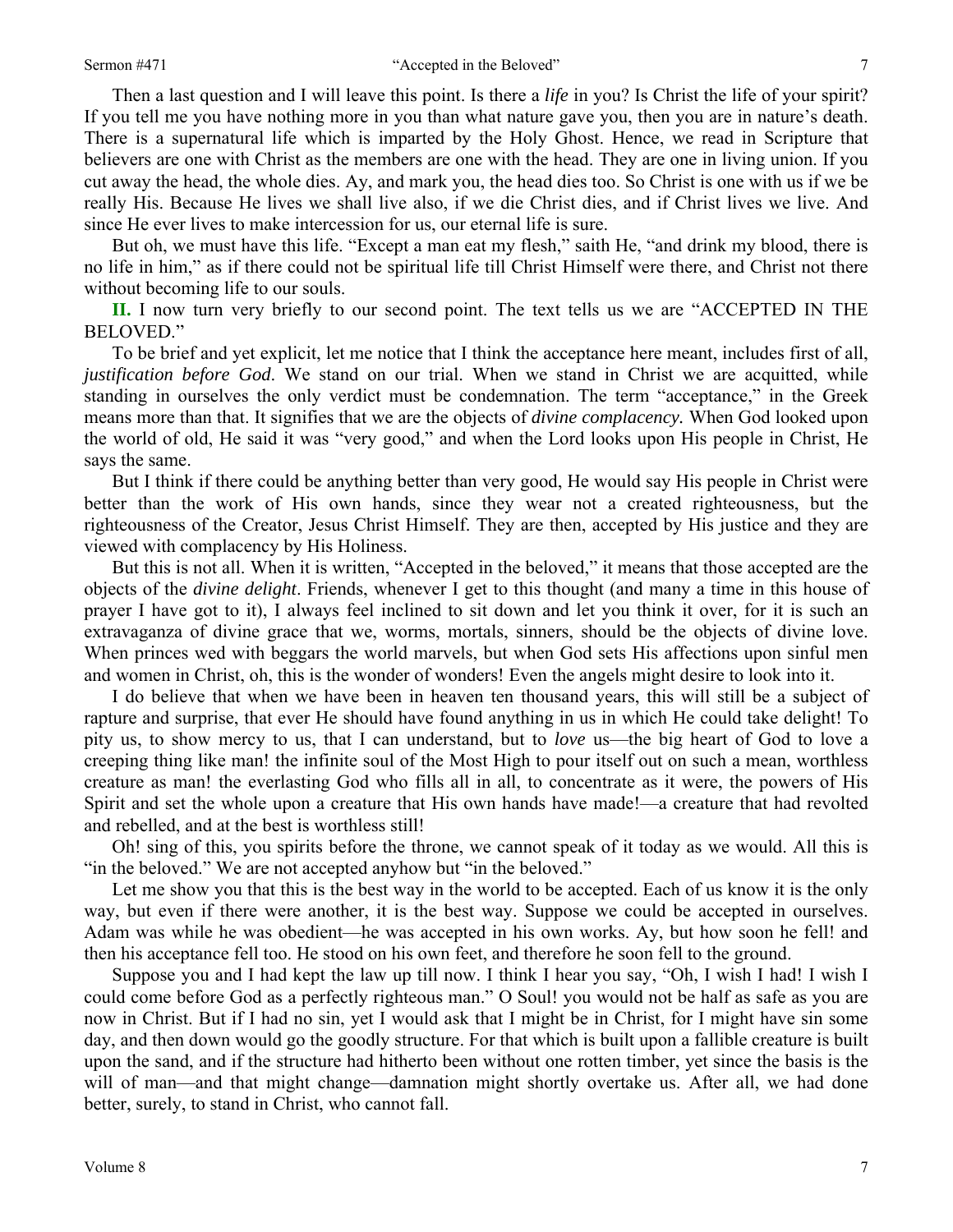Now, I know some professors who seem to me to stand in their own experience, to be accepted in their own experience. At least, that is their apprehension. Just now they had such visits from Christ's faith, such gleams of His love, and now they think God accepts them, for they feel so high, so heavenlyminded, so drawn above the earth! I have seen these same persons next day feel their souls cleave to the earth, and they have said, "Now, I am not accepted."

O that these beloved ones would but know that God never did accept them in their experience, He accepted them in Christ, and He can never reject them till He rejects them in Christ, which cannot be, since He cannot reject Christ.

I would that they would see that their "ups" make them no higher before God, and their "downs" make them no lower—that all their high joys do not exalt them, and all their low despondencies do not really depress them in their Father's sight. But they stand accepted in one who never alters, in one who is always the beloved of God, always perfect, always complete, always without spot or wrinkle, or any such thing.

Blessed faith, that walks above experience! Joyous trust, that in the darkest nights still sings of heaven's unclouded noon, and in the midst of blackness and vileness consciously felt, still boasts of pardon bought with blood, of righteousness complete, and without flaw!

The Arminians say our being accepted before God, if I understand it aright, is also an acceptance in our graces. This is the English of their doctrine of falling away. While a man walks worthily, God accepts him; if he walks sinfully, then God accepts him no more. Those of you who like this way of being accepted, may choose it, for my part I feel there is nothing can ever satisfy the craving of my spirit but an acceptance which lies utterly and wholly out of me and only and entirely in Christ Jesus*.*

Why, brethren, we should be accepted one day and non-accepted the next, nay, more, we might be accepted one minute and non-accepted the next. If it lay in anything whatever in our walk, or in our work, we should be in the covenant and out of the covenant fifty times a day.

But I suppose the Arminians have a difference between sin and sin. Surely, they must have the old Romish distinction between venial and mortal sin, for if sin puts a man out of Christ, I wonder when he is in, since we are sinning day by day. Perhaps there is a certain quantity of sin required to do it, then that is only the old Romish dogma revived, some sins, mortal on the Arminian theory, so as to put a man out of grace, and other sins venial, so that they can keep in grace and sin too. I glory in my God that I know—

## *"Once in Christ in Christ for ever, Nothing from His love can sever."*

If my good works had put me into Christ, then my bad works might turn me out of Him, but since He put me in when I was a sinner, vile and worthless, He will never take me out, though I am a sinner vile and worthless still.

> *"Unchangeable His will, Though dark may be my frame; His loving heart is still Eternally the same: My soul through many changes goes, His love no variation knows."*

Now, Christian, I want you this morning to rejoice in this, you are accepted "in the beloved." You look within, and you say, "There is nothing acceptable here!" Man, look at Christ, and see if there is not everything acceptable there*.* Your frame depresses you, but look you to Jesus and hear Him cry, "It is finished!" Will not that death-note reassure you? Your sins trouble you, but remember they were laid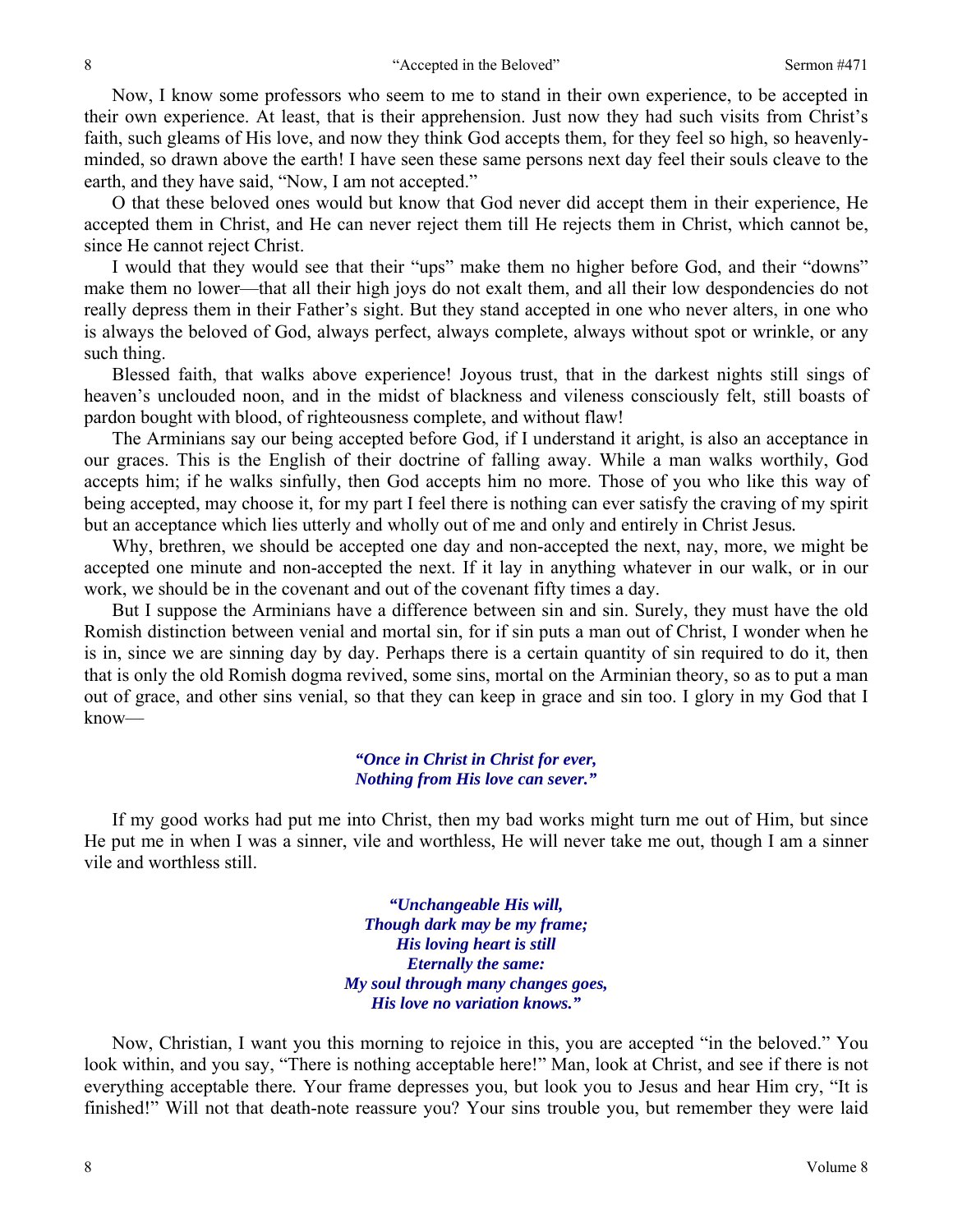upon the scapegoat's head of old, and they no more exist, for He has cast thy sins behind His back, and thrown them into the depths of the sea.

## *"In thy surety thou art free! His dear blood was shed for thee! With thy Savior's garments on, holy as the Holy One."*

While you have still to bear groans, and doubts, and fears, to fight with corruption, and to wrestle with temptation, you are still accepted in the Beloved. Never accepted in yourself, never anything but a condemned sinner in yourself, never anything but accursed both of God and of the law out of Jesus. But in Christ never accursed, in Christ never condemned, for he that believeth in Him is not condemned, and he that believeth not is condemned already, because He believeth not on the Son of God.

"Accepted in the beloved!" This sentence seems to me to be such a mouthful, it is a dainty all your own. Let it lie in your mouth like a wafer made with honey. "Accepted in the beloved!" How I pity you who cannot say this. How I rejoice with you who can! You have troubles you say, what are your troubles? You are accepted in the Beloved. You tell me you have to fight with flesh and blood, what of that, so long as you are accepted in the Beloved? But you are so poor you say, and you have to go home to a miserable meal today, but then how rich you are, you are accepted in the Beloved. The devil is tempting you, never mind, he cannot destroy you, for you are accepted in the Beloved.

Even the glorified souls are not more accepted than we are. They are only accepted in heaven in the Beloved, but so are we. I have often thought that if the children of God could fall from grace on earth, they could certainly fall from glory in heaven. What is there that keeps them holy in heaven? Is it their own will? If so, the heavenly saints may become hellish fiends. Brethren, it is Christ that keeps them, they are in Christ, therefore they cannot fall, so are we in Christ, therefore shall we never fail nor fall away, but unto the end shall we endure.

**III.** Now, one minute upon the last point. That is, DIVINE OPERATIONS. "*He hath made us*  accepted in the beloved."

Do not you see, beloved, the whole way through, it is *all* of God and not of man. It was Christ who at first put us in His heart to be accepted there. It was the Father who put us in His book according to the good pleasure of His own will to be accepted there. It was Christ who took us into His hand, according to His suretyship engagement, that we might be accepted there. It is Christ that took us into His loins, begetting us again unto a lively hope that we might be accepted there. And it is grace that has united us with the person of Christ that we may stand accepted there.

You see it is all of God from first to last. Jonah learned sound divinity when he went into the whale's belly, for he said, "Salvation is of the LORD." And before the throne of God in heaven they always sing sound theology, for a part of the song is, "Salvation unto God and unto the Lamb." Not of man, neither by man, not of the will of man, nor blood, nor birth, but according to the counsel of Him that worketh all things according to the good pleasure of His will.

Sinner, does that suit you? You that are not in Christ in your own experience, does that suit you? It ought to do so. If you had to put yourself into Christ you could not do it. Men and women, if God asked anything of you to qualify you for Christ, you could not do it. But He asks nothing of you whatever. His mercy comes to you, not when you have made yourselves alive, but while you are yet dead. It comes to you, not merely when you seek it, but it first seeks you and then makes you seek it.

## *"No sinner can be beforehand with Thee; Thy grace is most sovereign, most rich, and most free."*

This is the good point about it, that it is most free. And this is the Gospel I am sent to preach to you this morning—"He that believeth on the Lord Jesus Christ hath everlasting life." Sinner, if you trust in Christ this morning, that act of faith shall be a point of union between you and Christ, and you shall be in Him vitally. Trust Christ then, soul. "Well," you say, "I have nothing. I have no reason to be satisfied,